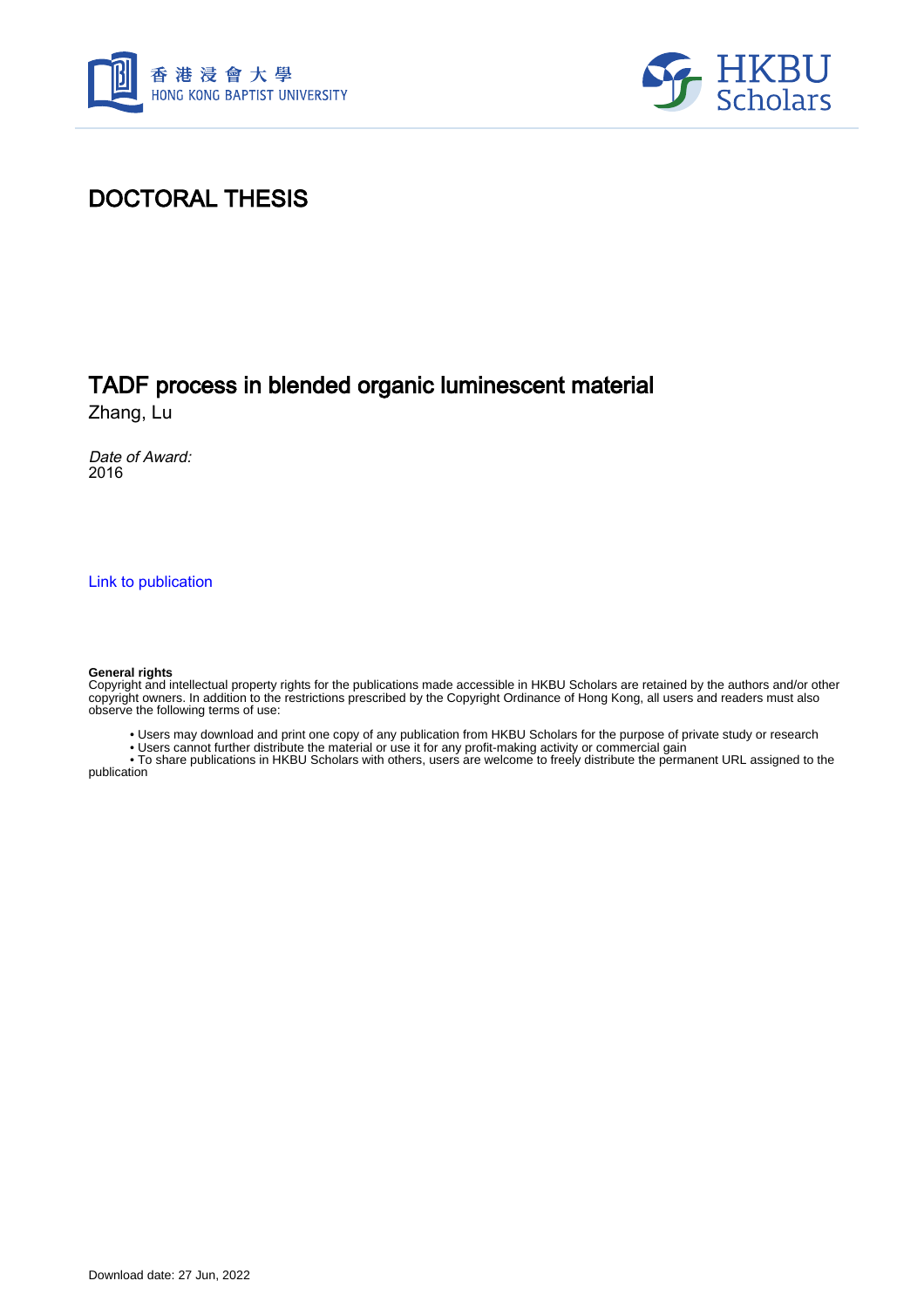### **Abstract**

Organic light-emitting diode (OLED) devices have been applied in the fields of display and solid-state lighting. In addition to phosphorescent OLEDs using heavy transition metals, a new approach of harvesting both singlet and triplet excitons generated in the OLED device by using pure organic materials has drawn a lot of attentions in recent years. It is thermally activated delayed fluorescence (TADF) process, which makes it possible to obtain potential 100% internal quantum efficiency (IQE).

TADF is a process existing in certain organic materials with small singlet-triplet exchange energy ( $\Delta E_{ST}$ ), which is generally observed in the molecules with weakcoupled electron-donating (D) group and electron-accepting (A) group. Individual molecule containing D/A, which is named intramolecular exciplex, or intermolecular exciplex with D/A on separated molecules, can fulfill this requirement. Although at present the intramolecular exciplex attracts considerable research interests, it takes a lot of efforts to design an individual molecule with high fluorescent quantum yield as well as small  $\Delta E_{ST}$ . Intermolecular exciplex, which is achieved by physically blending individual D and A molecules with appropriate selection from present materials, has excellent performance comparable to the phosphorescent emitter.

In this work, we studied the TADF process in an intermolecular exciplex and its application in highly efficient OLED devices. By doping electron-donating material tris(4-carbazoyl-9-ylphenyl)amine (TCTA) with electron-accepting material 2,4,6 tris(3'-(pyridin-3-yl)biphenyl-3-yl)-1,3,5-triazine (Tm3PyBPZ), an exciplex with a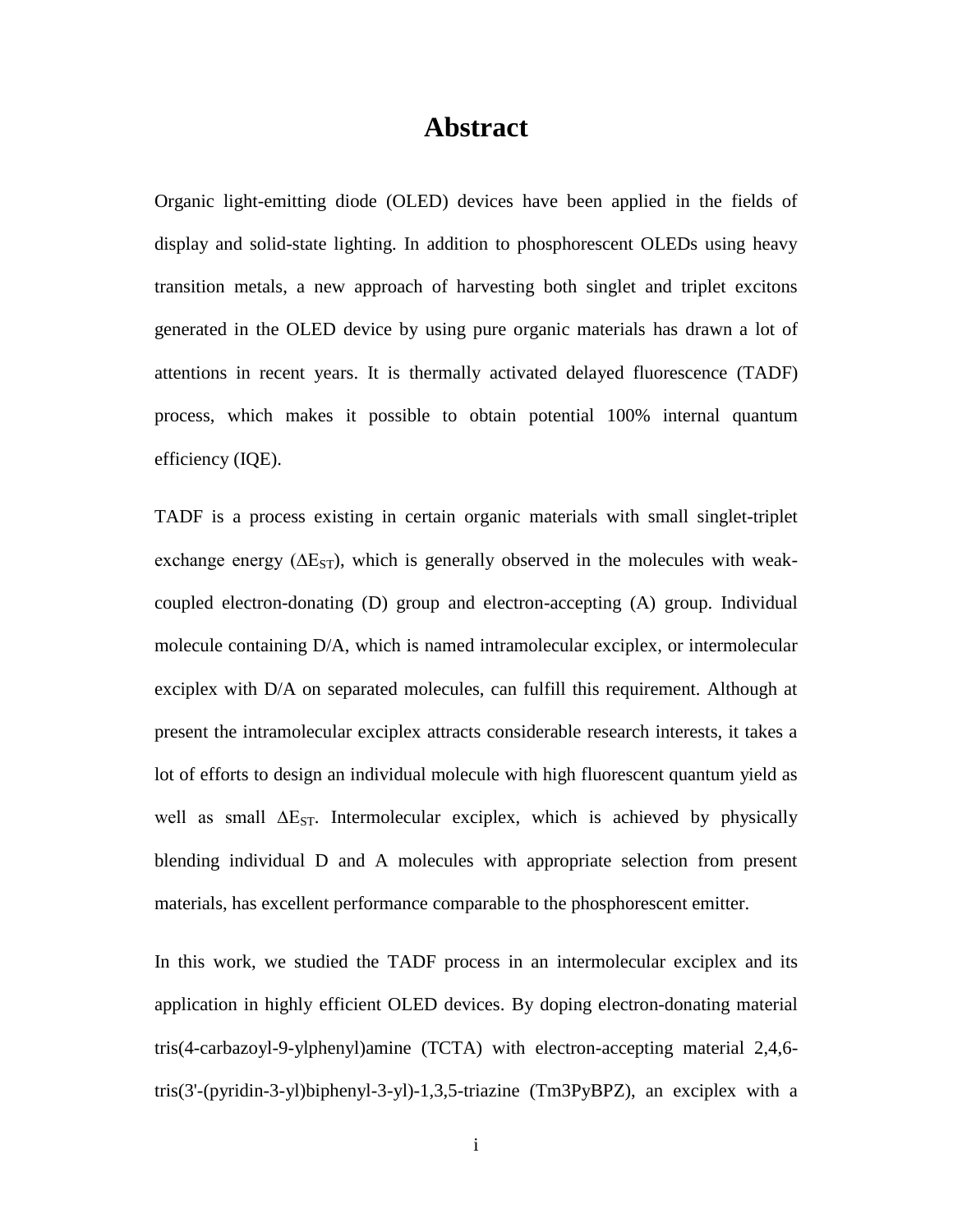green emission around 514 nm was demonstrated. The time-resolved photoluminescence of the exciplex under different temperatures from 12 K to 300 K demonstrated the existence of temperature-dependent delayed fluorescence. By applying this exciplex as the emissive layer, a highly efficient all-fluorescent organic lighting emitting diode with maximum efficiencies of 13.1% and 53.4 lm/W was realized with an extremely low turn-on voltage of only 2.4 V. The efficiencies of the device have outperformed conventional fluorescent OLED devices due to the contribution of triplet excitons. By doping this exciplex with other conventional green or yellow fluorescent dopants, we observed that the performances of these dopants also surpass the limitation of conventional fluorescent OLED (~5 % external quantum efficiency).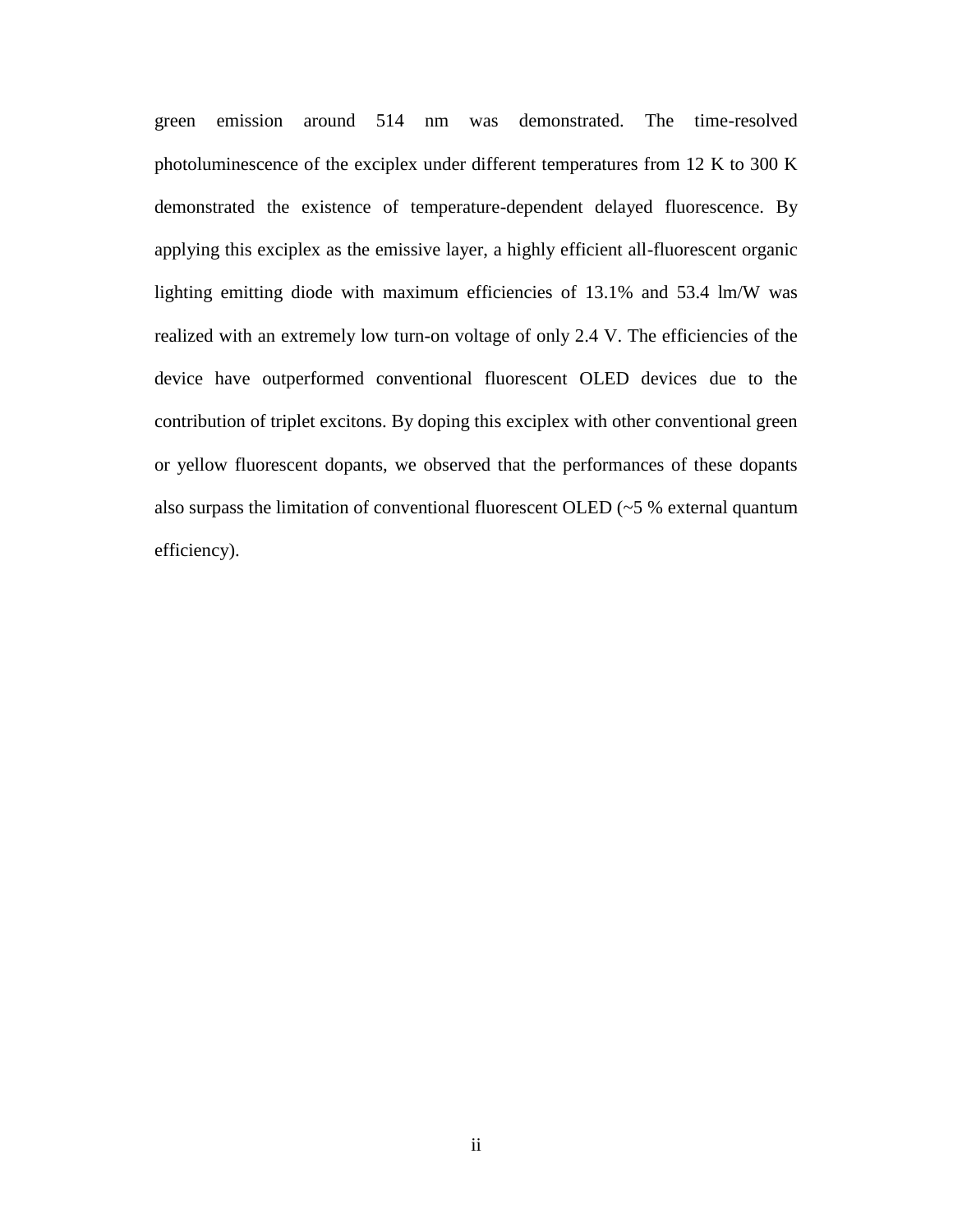# **Table of Contents**

| Chapter 1 |  |
|-----------|--|
| Chapter 2 |  |
| 2.1       |  |
| 2.1.1     |  |
| 2.1.2     |  |
| 2.1.3     |  |
| 2.1.4     |  |
| 2.1.5     |  |
| 2.1.6     |  |
| 2.1.6.1   |  |
|           |  |
|           |  |
|           |  |
| 2.1.6.2   |  |
| 2.1.6.3   |  |
| 2.2       |  |
| 2.2.1     |  |
| 2.2.1.1   |  |
| 2.2.1.2   |  |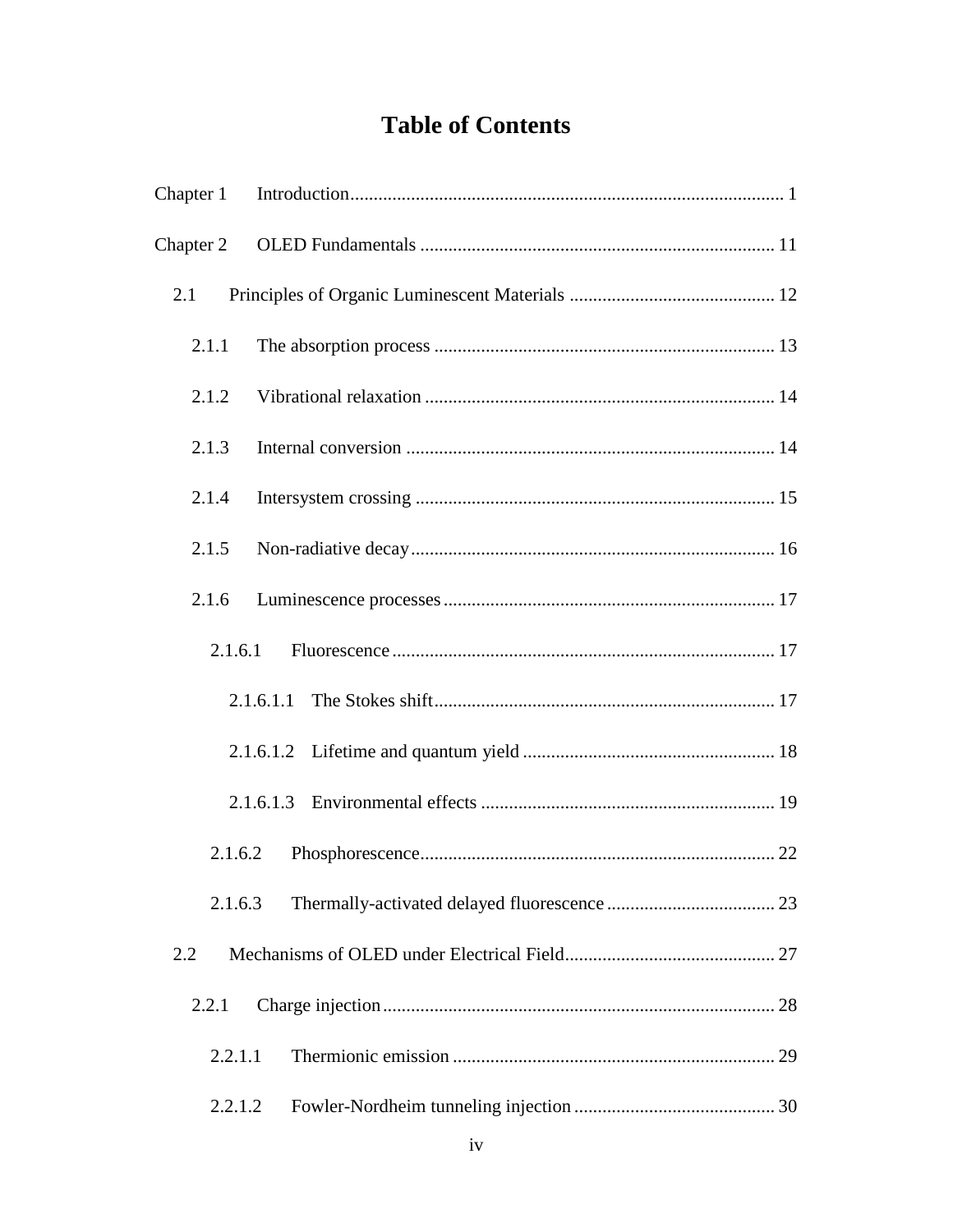| 2.2.2     |         |
|-----------|---------|
| 2.2.3     |         |
| 2.2.4     |         |
|           | 2.2.4.1 |
|           | 2.2.4.2 |
| 2.2.5     |         |
| 2.3       |         |
| 2.4       |         |
| 2.5       |         |
| 2.6       |         |
| Chapter 3 |         |
| 3.1       |         |
| 3.2       |         |
| 3.2.1     |         |
| 3.2.2     |         |
| 3.2.3     |         |
| 3.2.4     |         |
| 3.2.5     |         |
| 3.3       |         |
| 3.3.1     |         |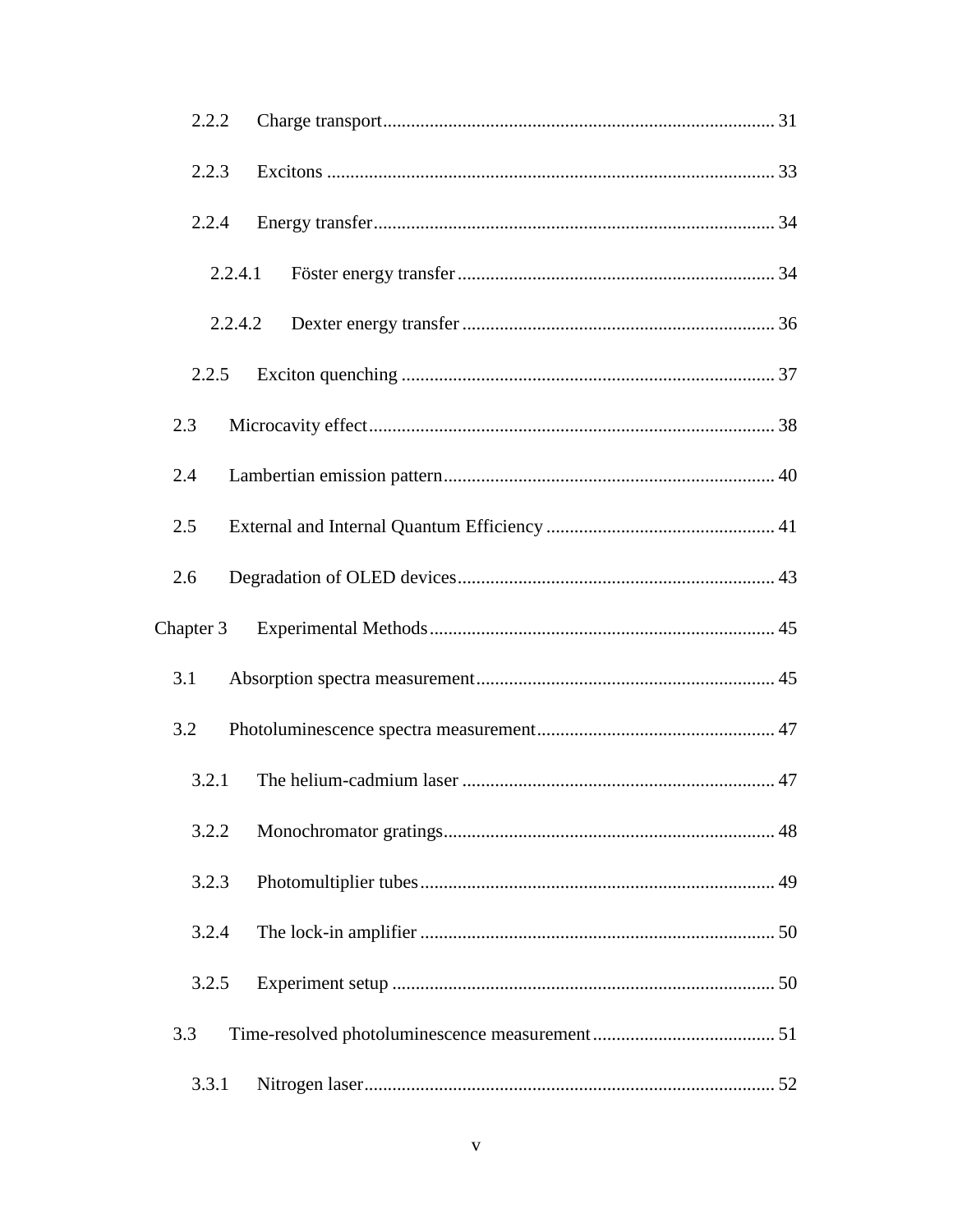| 3.3.2     |                                                            |  |
|-----------|------------------------------------------------------------|--|
| 3.3.3     |                                                            |  |
| 3.4       |                                                            |  |
| 3.4.1     |                                                            |  |
| 3.4.2     |                                                            |  |
| 3.4.3     |                                                            |  |
| 3.5       |                                                            |  |
| 3.5.1     |                                                            |  |
| 3.5.2     |                                                            |  |
| 3.5.3     |                                                            |  |
| 3.5.4     |                                                            |  |
| 3.6       |                                                            |  |
| Chapter 4 |                                                            |  |
| 4.1       |                                                            |  |
| 4.1.1     |                                                            |  |
| 4.1.2     |                                                            |  |
| 4.1.3     |                                                            |  |
| 4.1.4     | The PL spectra of TCTA:Tm3PyBPZ in oxygen-free solvents 78 |  |
| 4.2       |                                                            |  |
| Chapter 5 |                                                            |  |